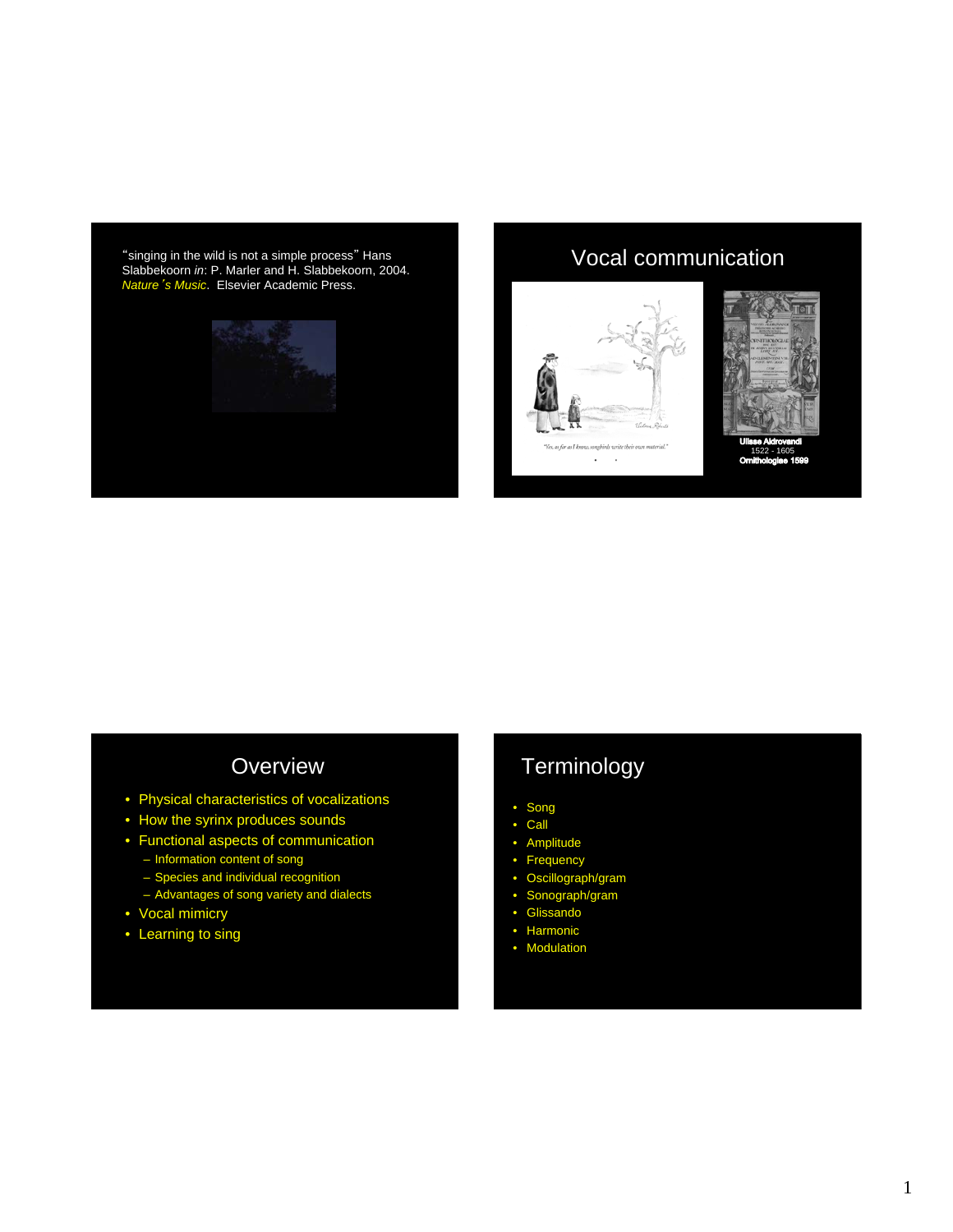

## Sound characteristics

Owls)



• Simple calls penetrate vegetation, common in forest birds (Bellbird, Ovenbird)





• Low frequency sounds are best for long-distance communication (Bittern, • Complex calls most effective in open habitats (Meadowlark)

# Sound is produced by the syrinx

- Located in the body cavity at the junction of the e two primary bronchi
- s are vibrating tympaniform membranes, supporting troll muscles
- created by n of air passing h syrinx
- Movement of the bill is generally not important to sound production



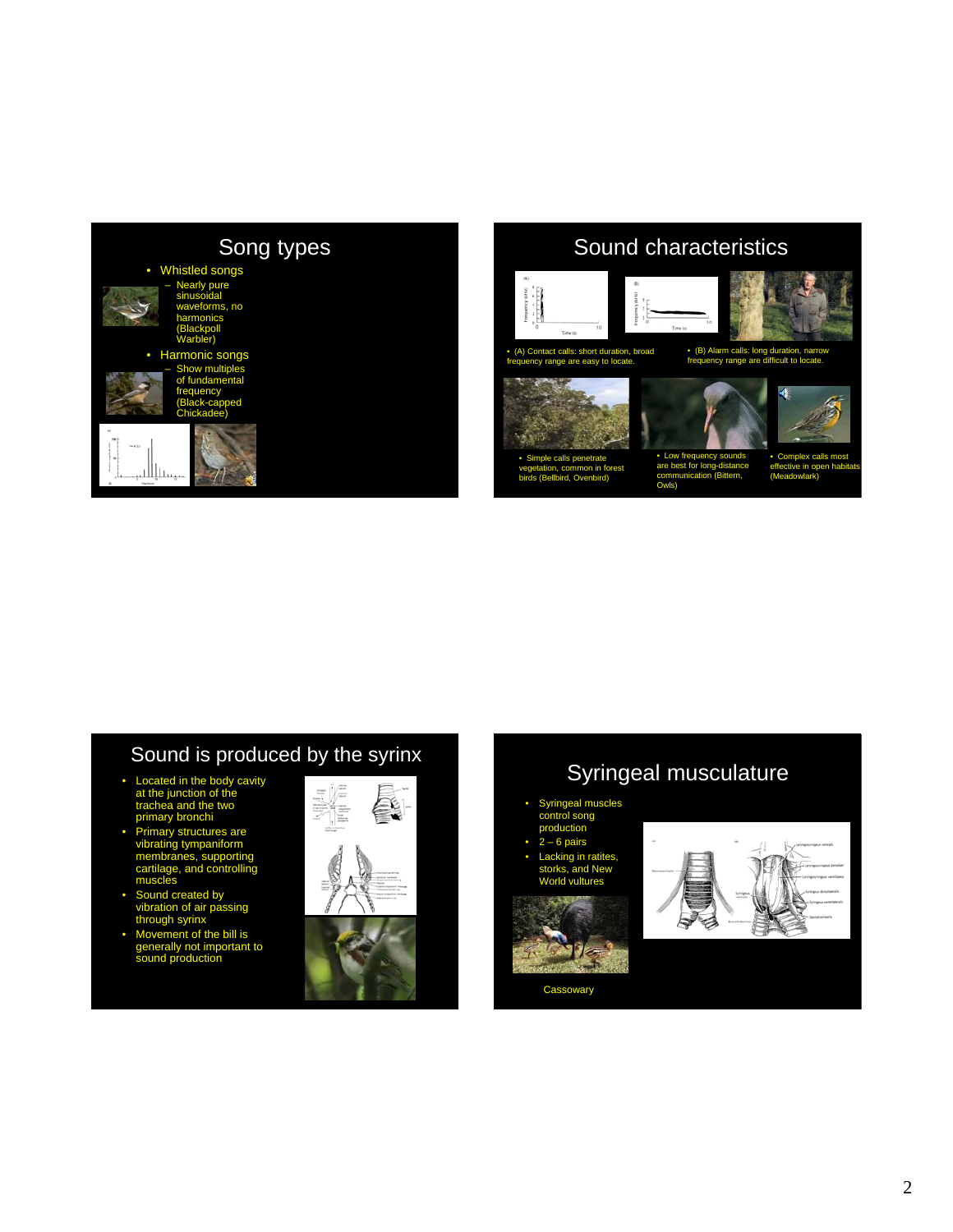#### Birds have two voices

 $0.5<sub>cc</sub>$ 

• The two halves of the syrinx are independent and can produce two distinct songs simultaneously









# Functions of songs and calls

– Species identification – Warning calls – Information about food – Flock maintenance – Mobbing predators

• Social

#### **Reproductive** .<br>Define territory

- boundaries
- Defend territory against rivals
- Attract mates
- Synchronize
- reproduction
- Strengthen pair bond
	-
- Individual
- Individual recognition
- Identify mates, offspring, parents, neighbors
	-
	- Define territory boundaries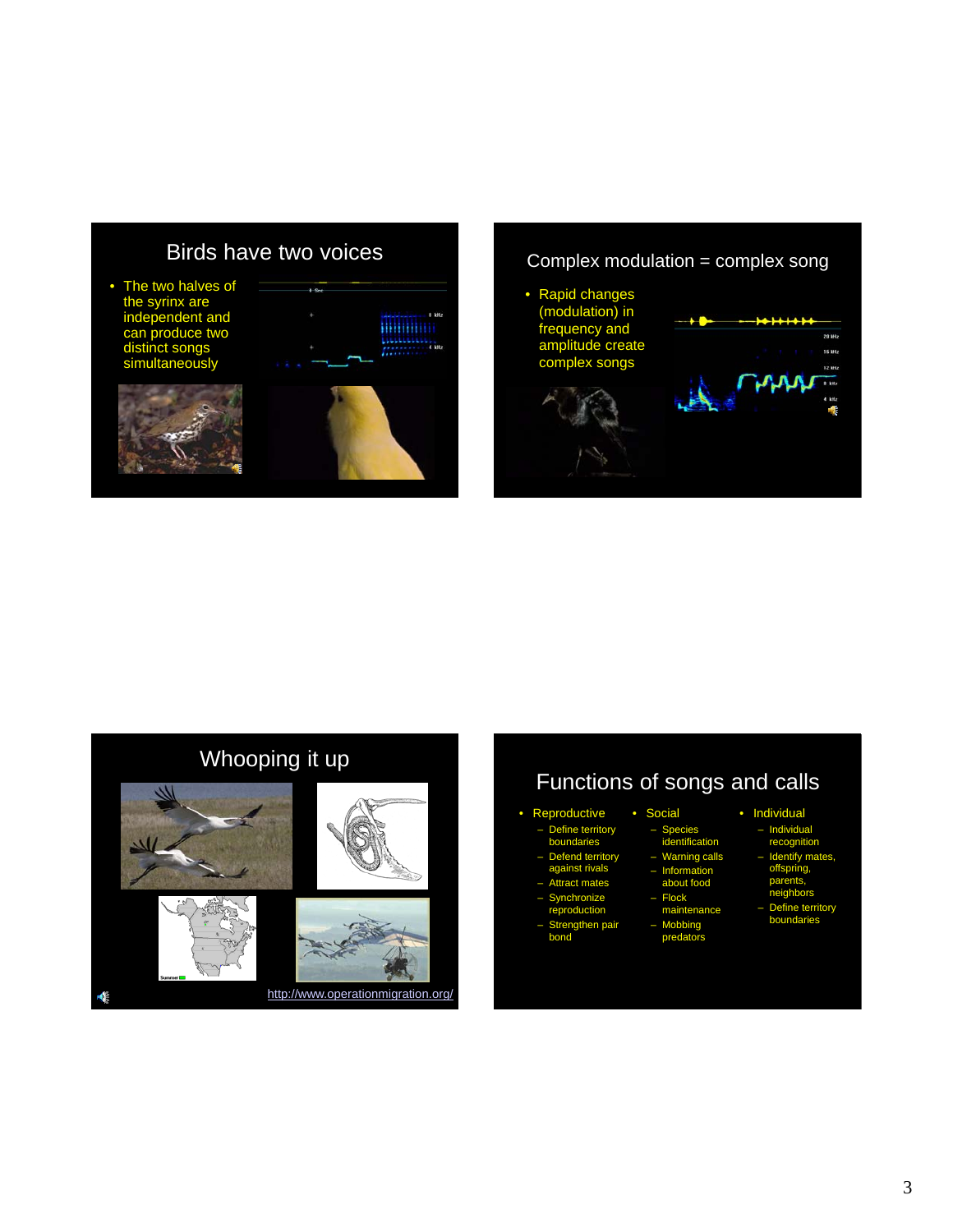

#### Songs convey important information about individuals

• Calls of four individual Least Terns





#### Song repertoires and mimicry

- Song repertoires and mimicry may represent sexual
	- on acting on song nut-sided Warbl (Kroodsma) and Swamp Sparrows with longer, more frequent, and more vigorous songs have higher reproductive success (Nowicki).
	- irds and Superb Lyrebirds with more diverse repertoires have higher mating and reproductive success



#### Song dialects



4